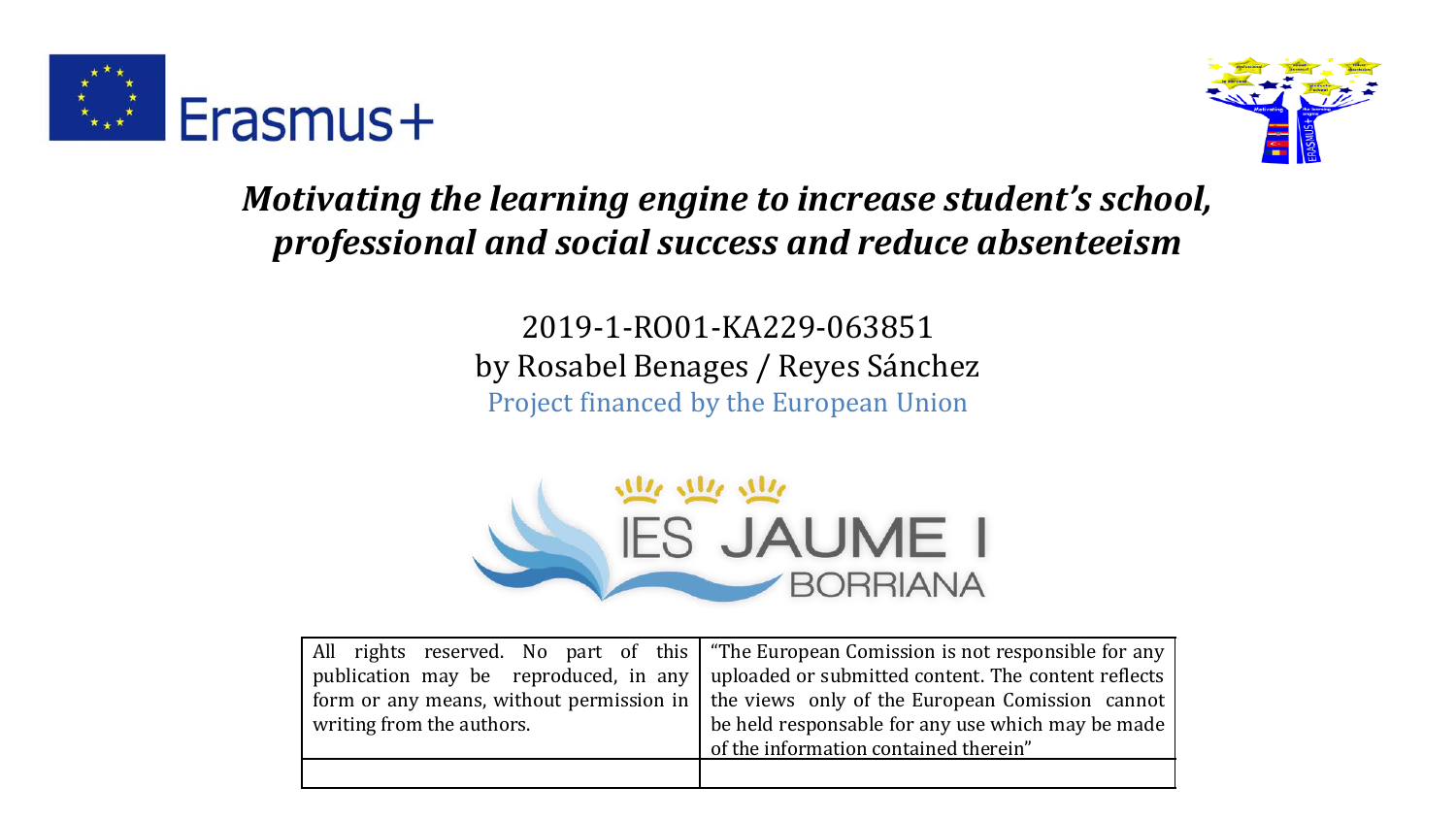

# Educated Learner-Future Student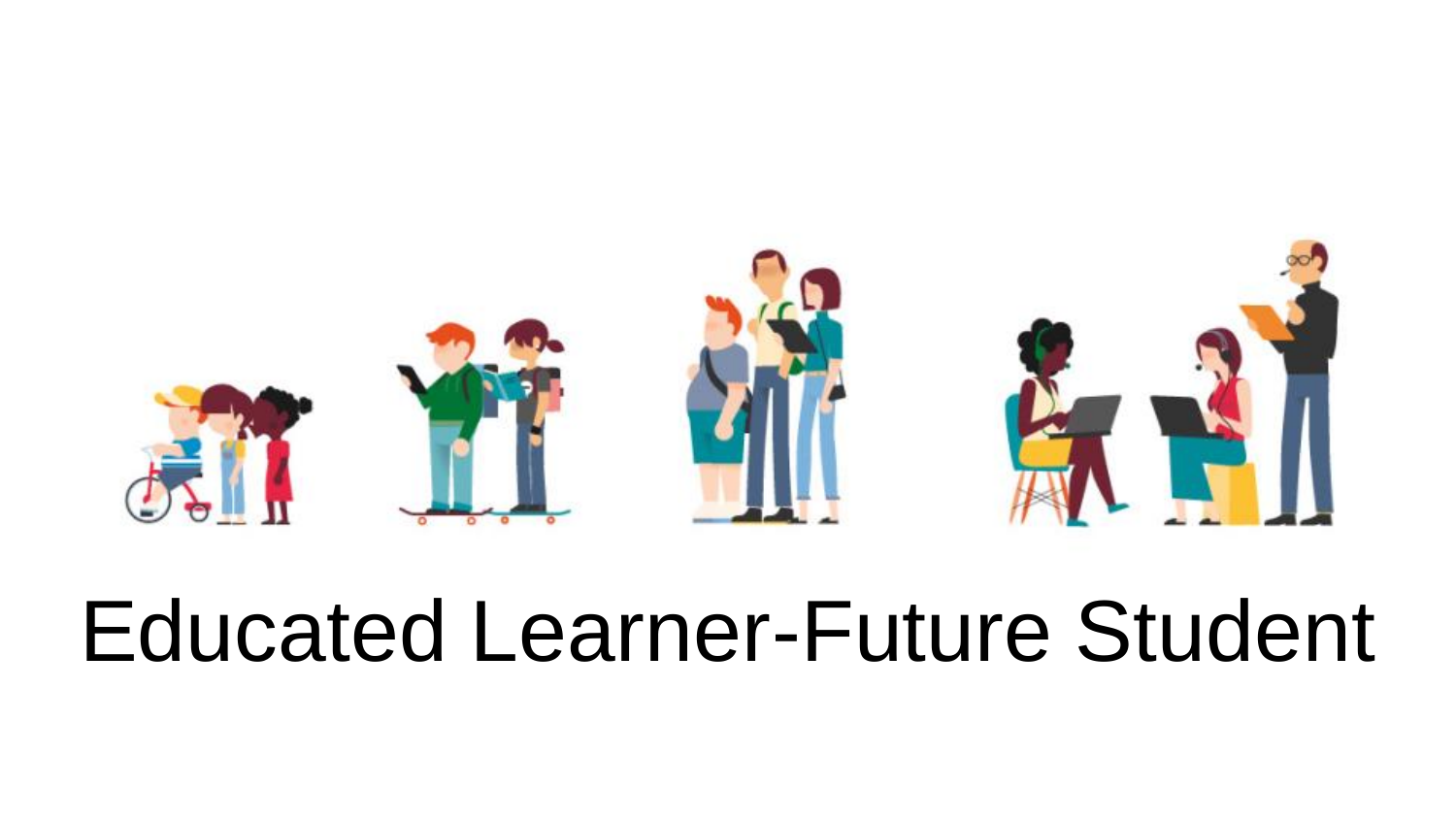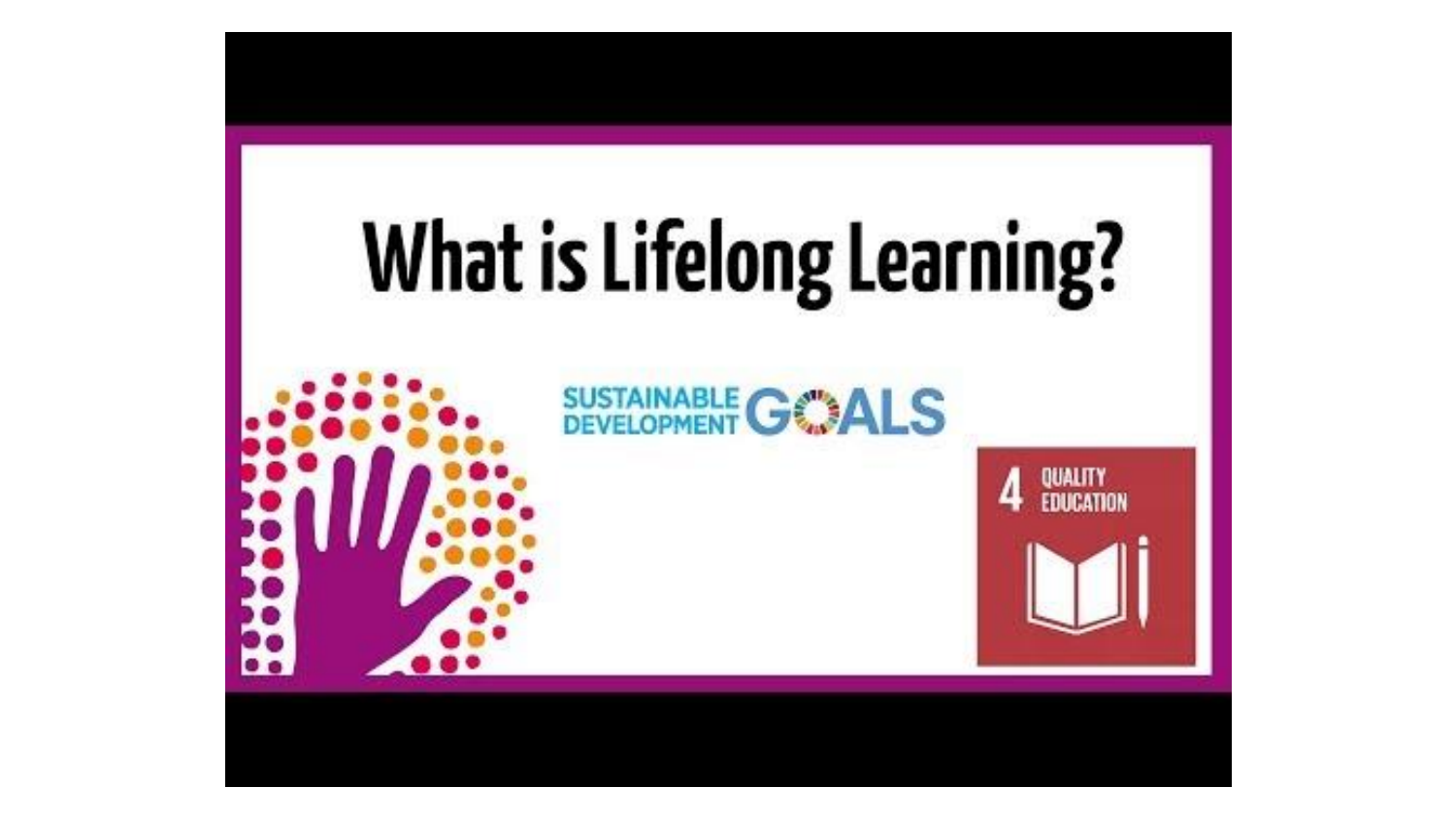## **Why is important Lifelong Learning?**

**NURTURES CURIOUS MINDS** 

**BUILDS NEW** SKILLS. **IMPROVES THOSE YOU ALREADY HAVE** 



**OPENS MINDS AND INCREASES WISDOM** 

> **IMPROVES MEMORY AND INCREASES** SELF-**CONFIDENCE**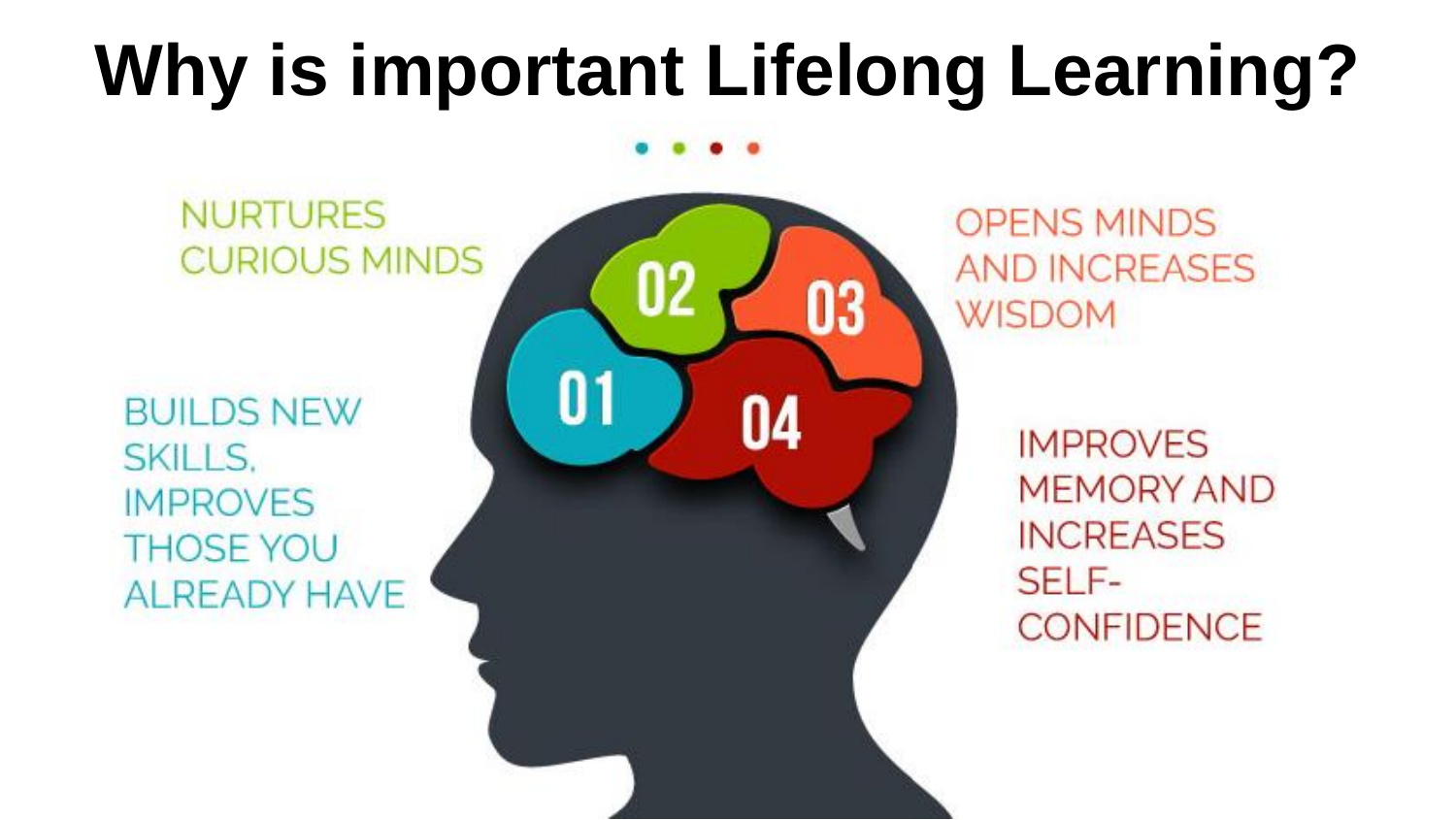The European **Commission** works with EU Member States to promote **key competences**, knowledge and perspectives facilitating lifelong learning.

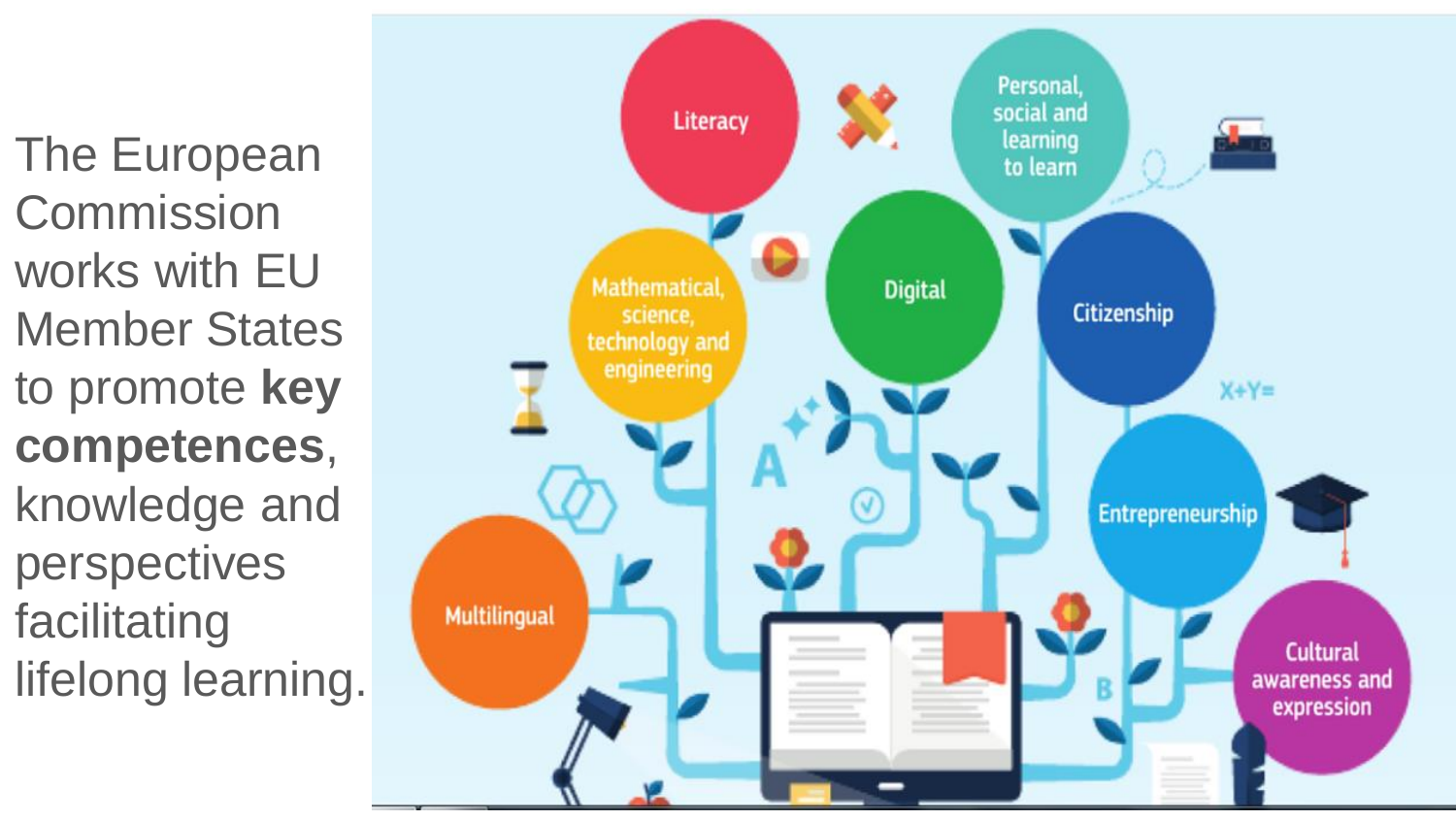# The Spanish Education system

In the EU, the organization and management of the education and training systems is the Member States' responsibility

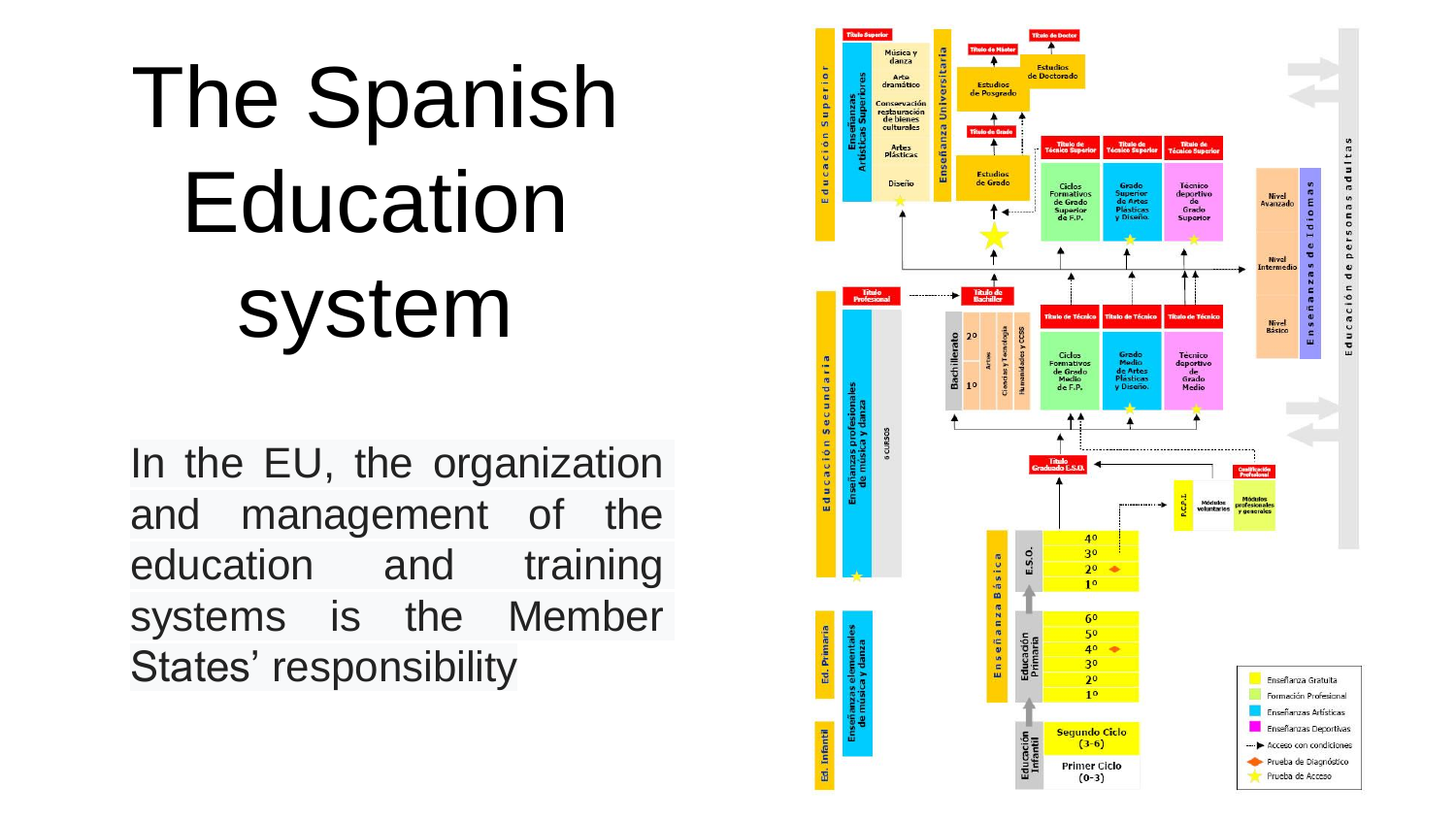## The European Commission has the role of supporting member states:

- By cooperating in policies through the **ET 2020 framework**
- Financing instruments such as the **Erasmus + program and the European Structural and Investment Funds**.
- **European education Area**.The Commission is developing initiatives to help establish a European Education Area enabling all young people to benefit from the best education and training, and to find employment across Europe.
- With the socioeconomic program, which includes the **Europe 2020 Strategy and the European Semester**, where the economic policies of the Member States are coordinated.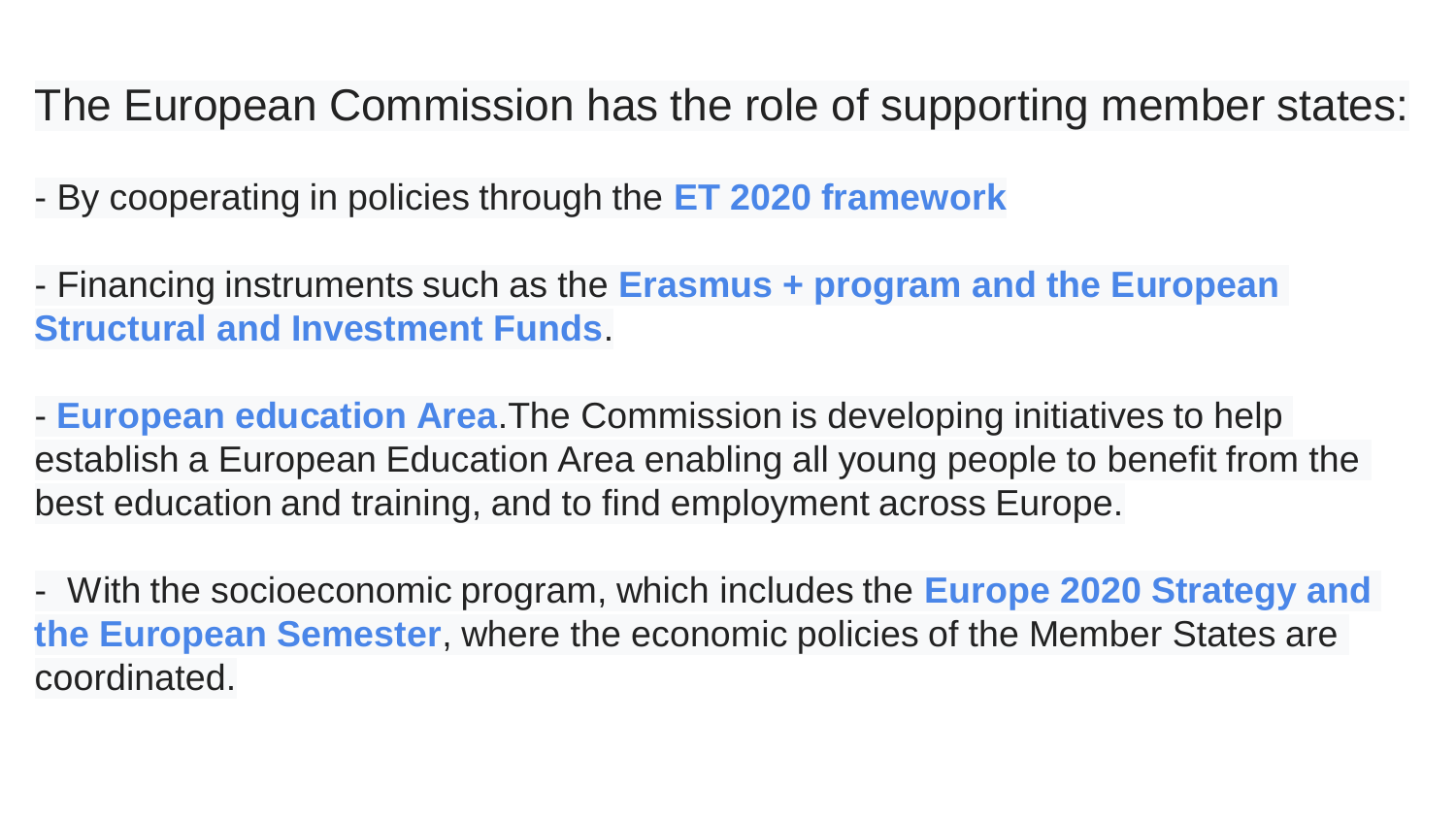#### Building the future of education!